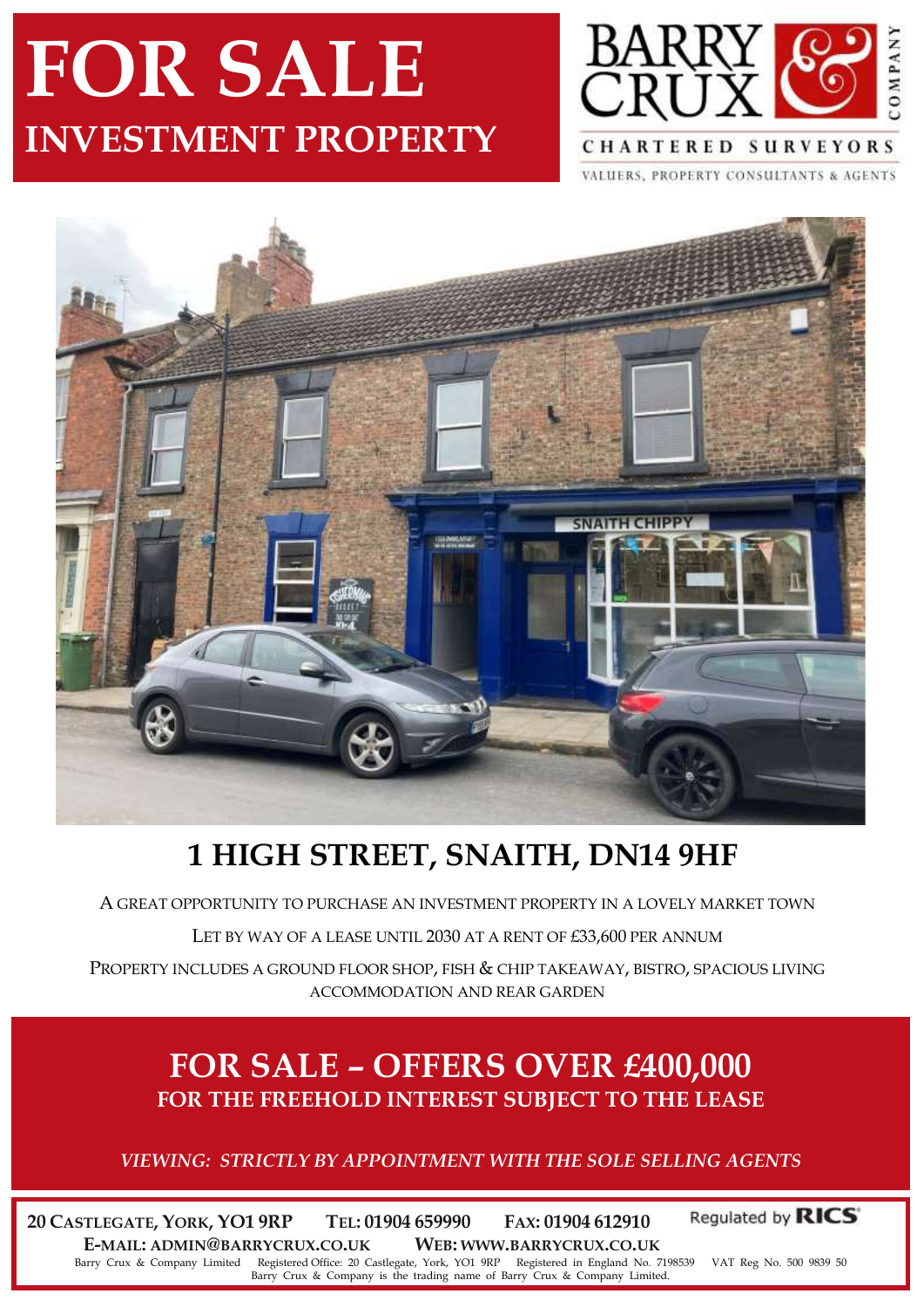#### **DESCRIPTION**

1 High Street, Snaith comprises a mixed use commercial and residential two storey period property located in the pretty market town of Snaith in East Yorkshire. It provides an excellent opportunity to purchase an investment with a good income stream.

#### **LOCATION**

The property is located in Snaith, an historic market town situated close to the M62 motorway and situated around 7 miles south of Selby and a similar distance west of Goole.



#### **PROPERTY DETAILS**

The property is positioned in the centre of Snaith, on High Street, within the main commercial area of the town. The property comprises the following accommodation:

| Description          |                                                                                                                                                                                                  |
|----------------------|--------------------------------------------------------------------------------------------------------------------------------------------------------------------------------------------------|
| <b>Ground Floor</b>  | <b>Commercial Accommodation</b>                                                                                                                                                                  |
| Fishmongers Shop     | 4.43m x 4.55m overall; with access via a<br>central hallway with separate door into<br>the shop.                                                                                                 |
| Fish & Chip Shop     | 4.40m x 4.98m overall; separate entrance<br>from the street and having a frying<br>range, serving area and door to:                                                                              |
| Preparation Area     | 1.51m x 9.95m overall. Internal opening<br>to:                                                                                                                                                   |
| Bistro               | 2.86m maximum x 9.85m plus $4.15m x$<br>3.06m overall; accessed externally from<br>the central hallway, bar servery, door<br>onto garden and door to:                                            |
|                      |                                                                                                                                                                                                  |
| Kitchen              | $1.52m \times 5.20m$ .                                                                                                                                                                           |
| <b>Ground Floor</b>  | <b>Residential Accommodation</b>                                                                                                                                                                 |
| Access               | Side entrance door via passage from the<br>street into:                                                                                                                                          |
| <b>Entrance Hall</b> | Stairs to First Floor and open to:                                                                                                                                                               |
| Kitchen Diner        | 4.22m x 8.27m; fitted kitchen with a<br>range of modern units around a central<br>island, living/dining area with radiator<br>and oil burning stove. Double doors<br>onto rear patio and garden. |
| <b>First Floor</b>   |                                                                                                                                                                                                  |

| <b>Sitting Room</b> | $6.10m$ maximum x $4.71m$ ; with sash<br>windows to the front, radiator and<br>exposed beams.                                                                        |
|---------------------|----------------------------------------------------------------------------------------------------------------------------------------------------------------------|
| Bedroom One         | 4.68m x 4.71m overall; with sash<br>window to the front elevation, separate<br>wardrobe/dressing area and En-Suite<br>with corner shower, WC and wash hand<br>basin. |
| Bedroom Two         | 4.30m x 2.73m maximum, roof light,<br>exposed beams and radiator.                                                                                                    |
| Inner Lobby         | Opening to Laundry and door to:                                                                                                                                      |
| Bathroom            | Panelled bath, WC, wash hand basin in<br>vanity unit, heated towel rail, roof light<br>and window.                                                                   |
| Laundry Room        | 2.56m x 4.50m; laminate work surface<br>and built in units to three sides,<br>radiator, roof light and sink unit.                                                    |

Externally, the property has an enclosed rear garden with a paved patio area and steps leading up to a raised lawned rear garden with a pond, gravelled area and paved bin storage area. Adjacent to the patio is a small store and a toilet facility.

## **SERVICES**

We understand that all mains services are connected to the property.

#### **LOCAL AUTHORITY**

East Riding of Yorkshire Council.

## **RATING**

Rateable Value: £2,600 Council Tax: Band B

#### **TENURE**

The property asset is understood to be freehold.

#### **LEASE**

The property is let to an individual for a term expiring on 2 September 2030 at a current rent of £33,600 per annum, subject to an upwards only rent review after five years. The lease is of a full repairing and insuring nature, with a mutual break clause to end the term on or after 2 September 2025 with a minimum of six months notice. The lease is excluded from Sections 24-28 of the Landlord & Tenant Act 1954.

#### **ENERGY PERFORMANCE CERTIFICATE**



## **PROPERTY VIEWING**

Strictly by appointment with the sole selling agents.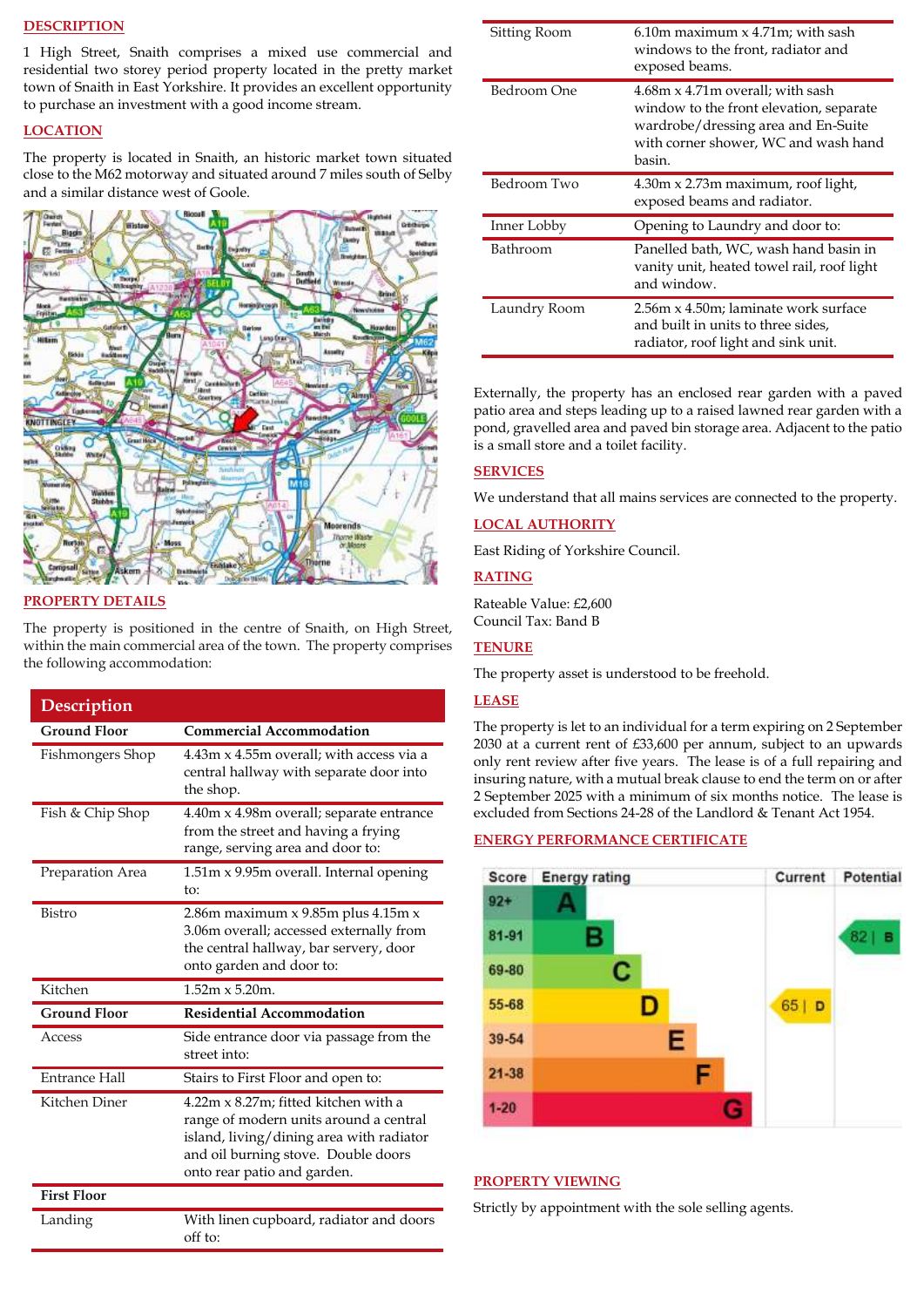